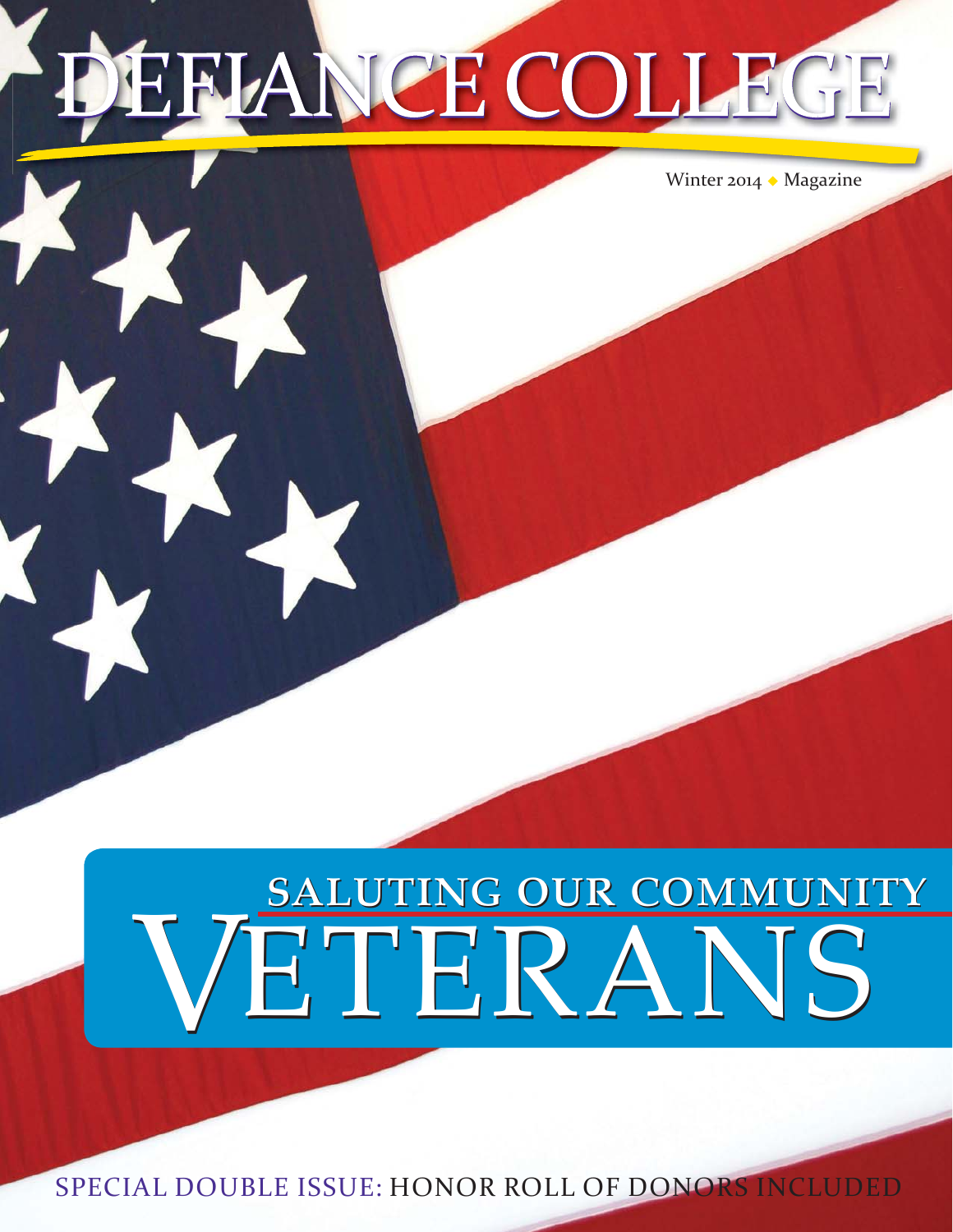As the year comes to a close, so too does your ability to lower your taxes. As the year comes to a close, so too does your ability to lower your taxes.<br>As the year comes to a close, so too does your ability to lower your can SAVE you TIME and MONEY later.

before the end of the year and reduce your income taxes. Contact Michele Tinker, Director of Annual Giving  $(419-783-2303),$  to review your gifts to date and to make sure you have proper documentation.

## SUBSCRIBE

SUPPORT & SAVE you IME and

to our newsletter which will give you additional tips and ideas, especially if Congress passes new laws at the end of the year that will affect your taxes. Check our Planned Giving website, at www.dclegacy.org.

how a Charitable Gift Annuity can help you end the year with a tax deduction and start the next one with a check back to you every three months for life. Payments are fixed and offer capital gains and estate savings. Contact Cindy Shaffer, Senior Director of Advancement Services and Gift Planning (419-783-2306), for more information.

> Your support helps ensure that Defiance College will continue to provide an outstanding education and life-changing experiences for the students of today and tomorrow.